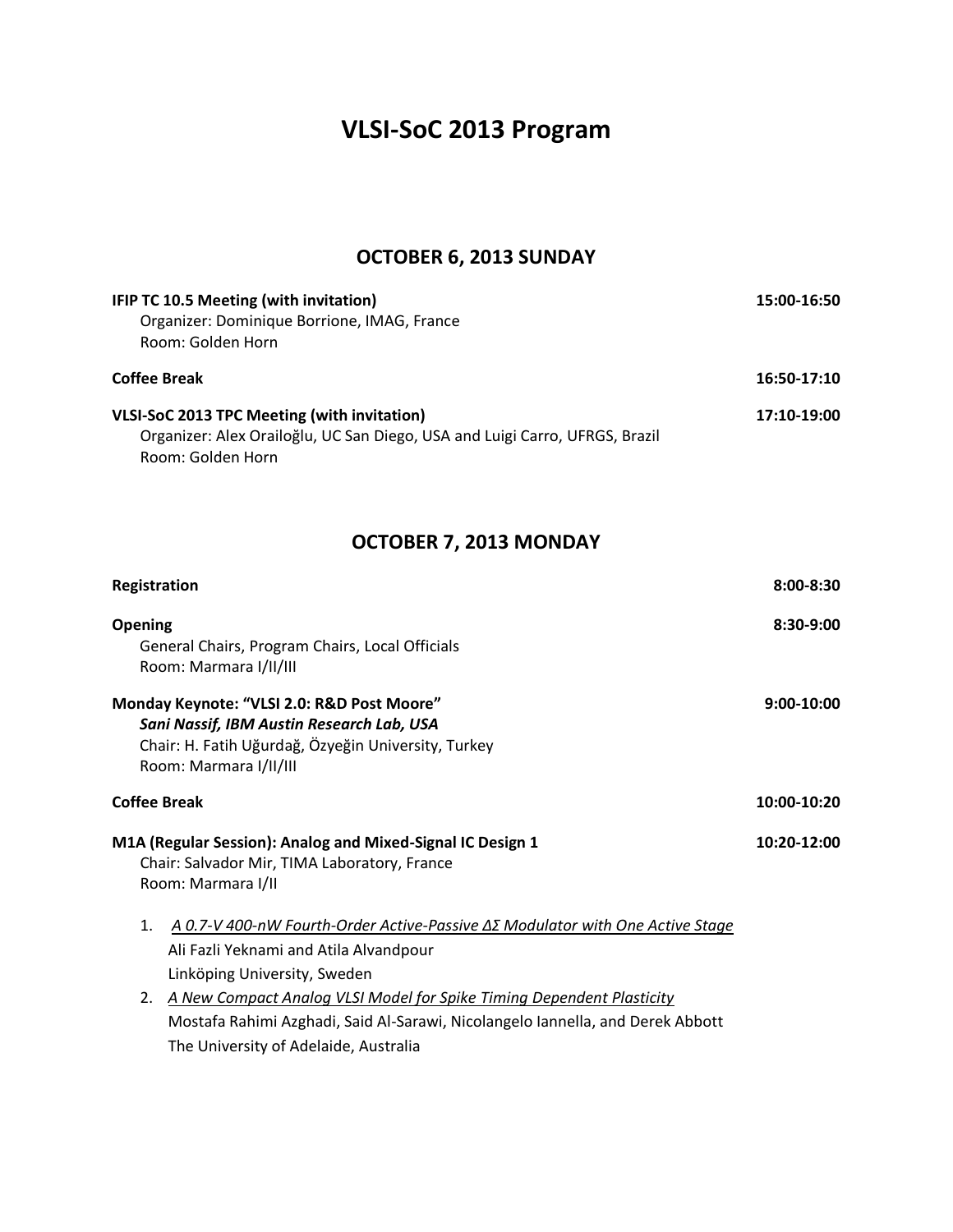- 3. *Fully Electronically Programmable Complex Filter for Multi-standard Applications* Hussain Alzaher and Noman Tasadduq King Fahd University of Petroleum and Minerals, Saudi Arabia
- 4. *Single-Stage Amplifiers with Gain Enhancement and Improved Energy-Efficiency Employing Voltage-Combiners (short)* Ricardo Póvoa, Nuno Lourenço, Nuno Horta, Rui Santos-Tavares, and João Goes TU Lisbon and Universidade Nova de Lisboa (UNL), Portugal
- 5. *Design Considerations for Low Gain Amplifier in the MDAC of Digitally Calibrated Pipelined ADCs (short)*

Hussein Adel, Marie-Minerve Louerat, and Marc Sabut Pierre & Marie Curie University and STMicroelectronics, France

#### **M1B (Regular Session): Circuits and Systems for Applications 1 10:20-12:00**

Chair: İlker Hamzaoğlu, Sabancı University, Turkey Room: Marmara III

1. *A Real-Time 720p Feature Extraction Core Based on Semantic Kernels Binarized* Michael Schaffner, Pascal Hager, Lukas Cavigelli, Pierre Greisen, Frank Gürkaynak, and Hubert Kaeslin ETH and Disney Research, Switzerland

- *2. On the Design of Modulo 2^n±1 Residue Generators* Kostas Tsoumanis, Constantinos Efstathiou, Nikos Moschopoulos, and Kiamal Pekmestzi National Technical University of Athens and Technological Institute of Athens, Greece
- 3. *An Area-Efficient Minimum-Time FFT Schedule using Single-Ported Memory* Stephen Richardson, Ofer Shacham, Dejan Markovic, and Mark Horowitz Stanford University, USA
- *4. An Inverter-Based Neural Amplifier for Neural Spike Detection* Sungho Kim and Urs Frey RIKEN Quantitative Biology Center Kobe, Japan

#### **M1C (Special Session 1): Emerging Research in the Region 10:20-12:00**

Chair: Özgür Sinanoğlu, NYU Abu Dhabi, United Arab Emirates Room: Golden Horn

- 1. *Effects of the Positive Feedback Loop in Self Biased Bandgap Reference Circuits (ext. abstract)* Kemal Ozanoğlu and Selçuk Talay Dialog Semiconductor, Turkey
- 2. *Improved Hardware Security in ASIC Design Flow using Wire Scrambling Methodology (ext. abstract)* Sharareh Zamanzadeh and Ali Jahanian Shahid Beheshti University, Iran
- 3. *Graph Based Fault Model Definition for Bus Testing (ext. abstract)* Elmira Karimi, Mohammad Hashem Haghbayan, Adele Maleki, and Mahmoud Tabandeh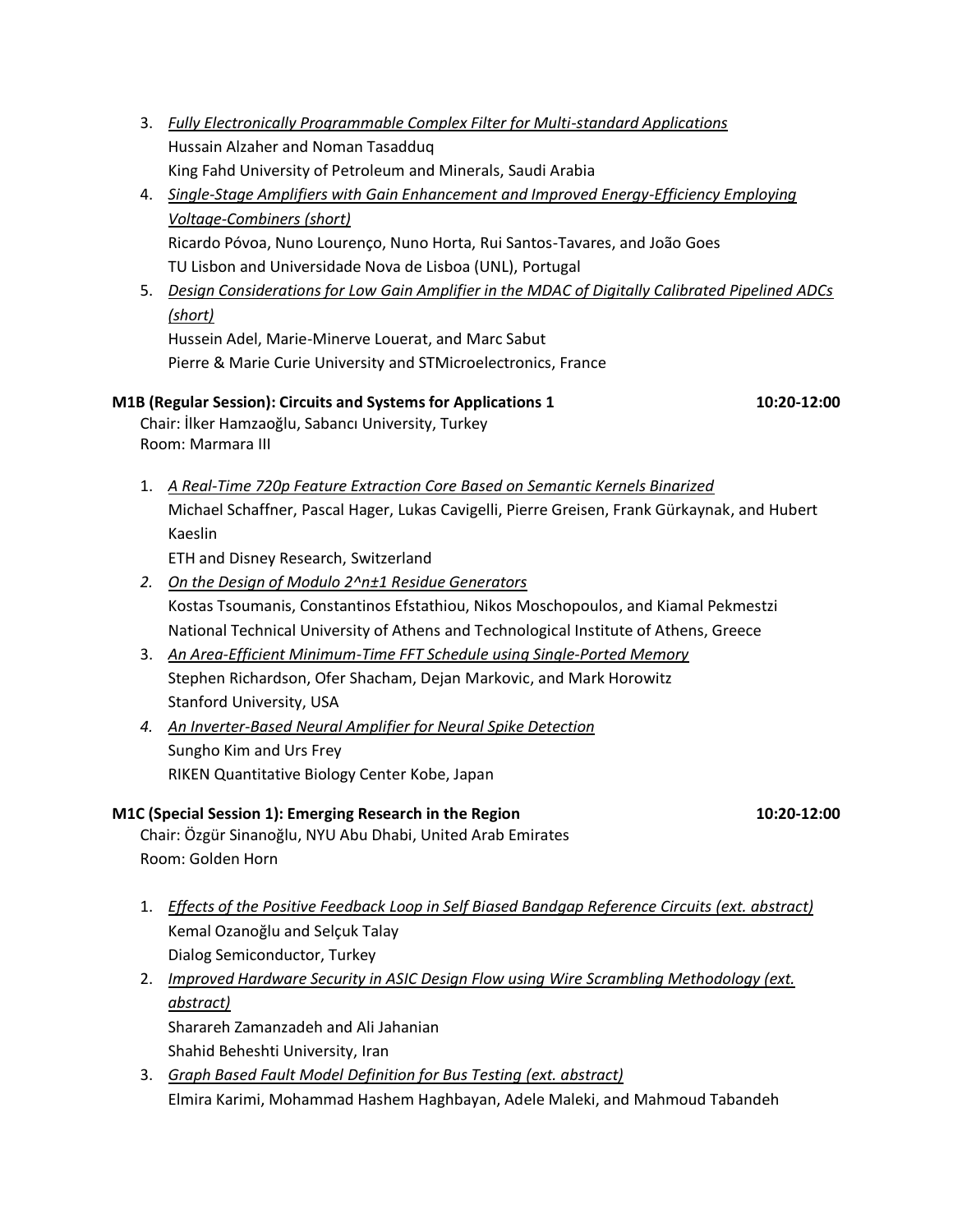Sharif University of Technology, University of Tehran, and Science and Research Branch Islamic Azad University, Iran

- 4. *On the Accuracy of Monte Carlo Yield Estimators (ext. abstract)* Alp Arslan Bayrakçi Gebze Institute of Technology, Turkey
- 5. *High-Speed Binary Signed-Digit RNS Adder with Posibit and Negabit Encoding (ext. abstract)* Somayeh Timarchi, Maryam Saremi, Mahmood Fazlali, and Georgi Gaydadjiev Shahid Beheshti University, Iran Chalmers University of Technology, Sweden
- 6. *Implementation of Neuro-Fuzzy System based image edge detection (ext. abstract)* Manel Elloumi, Mohamed Krid, and Dorra Sellami Masmoudi University of Sfax and University of Gabès, Tunisia
- 7. *Step Response Analysis of Third Order Opamps With Slew-rate (ext. abstract)* Mohsen Hassanpourghadi and Mohammad Sharifkhani Sharif University of Technology, Iran
- 8. *Multi-Band Tunable Low Noise Amplifiers Operating at 850MHz and 1900MHz Standards (ext. abstract)*

Farshad Eshghabadi, Fatemeh Banitorfian, Norlaili Mohd Noh, Mohd Tafir Mustaffa, Asrulnizam Abd Manaf, and Othman Sidek

Universiti Sains, Malaysia

9. *A ΔΣ Modulator Auto ated S nthesis Tool for ireless Standards (ext. abstract)* Houda Daoud, Samir Ben Selem, and Mourad Loulou University of Sfax, Tunisia

#### **Lunch 12:00-13:30**

| M2A (Embedded Tutorial 1): Cell-Aware Test - from Gates to Transistors<br>Janusz Rajski, Director, Mentor Graphics, USA<br>Chair: Miodrag Potkonjak, UCLA, USA<br>Room: Marmara I/II | 13:30-15:10 |
|--------------------------------------------------------------------------------------------------------------------------------------------------------------------------------------|-------------|
| M2B (Regular Session): Prototyping, Verification, and Validation<br>Chair: Miguel Silveira, INESC ID / IST - TU Lisbon, Portugal                                                     | 13:30-15:10 |
| Room: Marmara III                                                                                                                                                                    |             |
| Analog Layer Extensions for Analog/Mixed-Signal Assertion Languages<br>1.                                                                                                            |             |
| Doğan Ulus, Alper Şen, and Faik Başkaya                                                                                                                                              |             |
| Boğaziçi University, Turkey                                                                                                                                                          |             |
| 2. SyntHorus-2: Automatic Prototyping from PSL                                                                                                                                       |             |
| Katell Morin-Allory, Fatemeh Javaheri, and Dominique Borrione                                                                                                                        |             |
| TIMA Laboratory, France                                                                                                                                                              |             |
| A Debugging Method for Gate Level Circuit Designs by Introducing Programmability<br>3.                                                                                               |             |

Kosuke Oshima, Takeshi Matsumoto, and Masahiro Fujita The University of Tokyo, Japan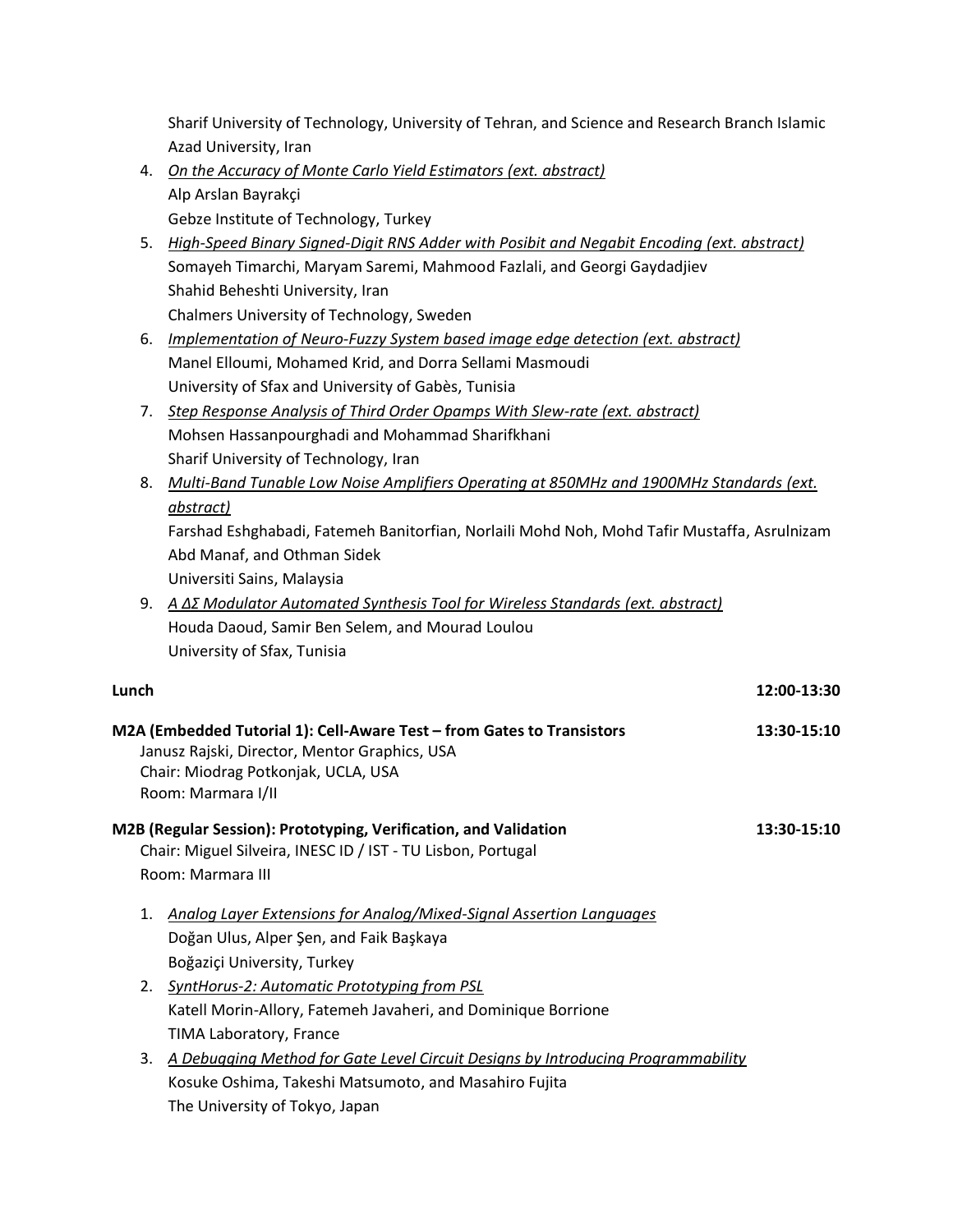4. *On the Development of Diagnostic Test Programs for VLIW Processors* Davide Sabena, Matteo Sonza Reorda, and Luca Sterpone Politecnico di Torino, Italy **M2C (Regular Session): VLSI Test and Diagnosis 13:30-15:10** Chair: Lorena Anghel, TIMA Laboratory, France Room: Golden Horn 1. *New Techniques for Selecting Test Frequencies for Linear Analog Circuits* Mohand Bentobache, Ahcène Bounceur, Reinhardt Euler, Yann Kieffer, and Salvador Mir University of Bejaia, Algeria University of Brest, University of Grenoble Alpes, and TIMA Laboratory, France 2. *Thermal-Aware Test Scheduling for NOC-Based 3D Integrated Circuits* Dong Xiang, Gang Liu, Krishnendu Chakrabarty, and Hideo Fujiwara Tsinghua University, China Duke University, USA Osaka Gakuin University, Japan 3. *Power-Aware SoC Test Optimization through Dynamic Voltage and Frequency Scaling* Vijay Sheshadri, Vishwani Agrawal, and Prathima Agrawal Auburn University, USA 4. *FOF: Functional Observable Fault and its ATPG Techniques (short)* Masahiro Fujita, Takeshi Matsumoto, and Satoshi Jo University of Tokyo, Japan **Coffee Break and Posters 15:10-15:50** Which papers' posters: Short papers and ext. abstracts in M{1,2}{A,B,C} Chair: H. Fatih Uğurdağ, Özyeğin University, Turkey Poster locations: Ask the Chair

#### **M3A (Regular Session): Embedded Systems and Logic/High Level Synthesis 15:50-17:30** Chair: Andreas Gerstlauer, UT Austin, USA

Room: Marmara I/II

- 1. *Minimization of EP-SOPs via Boolean Relations* Anna Bernasconi, Valentina Ciriani, Gabriella Trucco, and Tiziano Villa Universita di Pisa, Universita degli Studi di Milano, and Universita degli Studi di Verona, Italy
- 2. *A Basic-block Power Annotation Approach for Fast and Accurate Embedded Software Power Estimation* Chien-Min Lee, Chi-Kang Chen, and Ren-Song Tsay Synopsys, Industrial Technology Research Institute, and National Tsing-Hua University, Taiwan 3. *A Framework for Compiler Level Statistical Analysis over Customized VLIW Architecture*
- Amir Hossein Ashouri, Vittorio Zaccaria, Sotirios Xydis, Gianluca Palermo, and Cristina Silvano Politecnico di Milano, Italy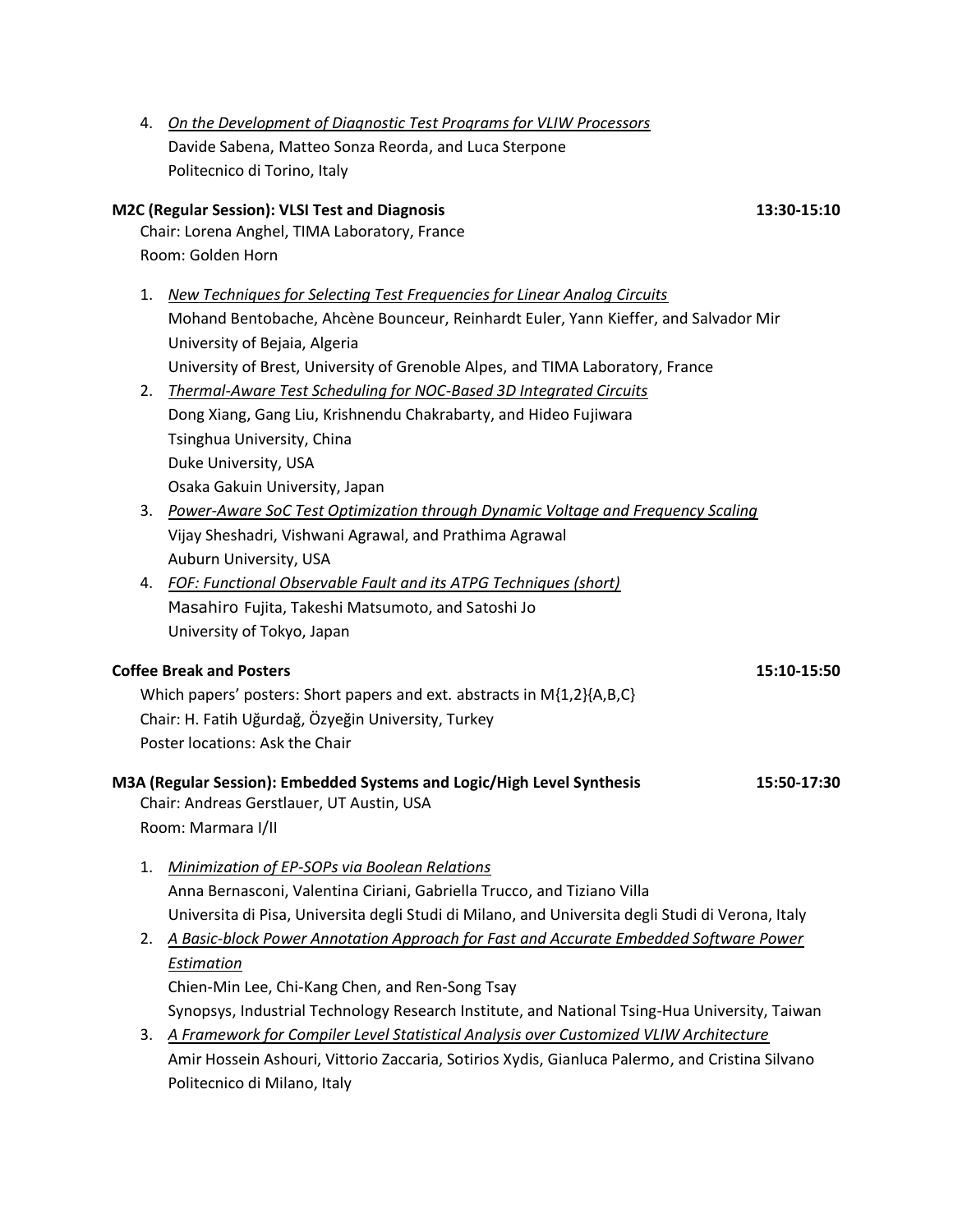- 4. *Data Re-allocation Enabled Cache Locking for Embedded Systems (short)* Keni Qiu, Mengying Zhao, Chenchen Fu, and Chun Jason Xue City University of Hong Kong, China
- 5. *GR-PA: A Cost Pre-Allocation Model For Global Routing (short)* Leandro Nunes, Ricardo Reis, and Tiago Reimann Universidade Federal do Rio Grande do Sul, Brazil

#### **M3B (Regular Session): Transistor Level Digital VLSI Circuits and Memory 15:50-17:30**

Chair: Roberto Murphy, Director de Formación Académica, INAOE Room: Marmara III

- 1. *Gate Sizing in the Presence of Switching Activity and Input Vector Control* Nathaniel Conos, Saro Meguerdichian, and Miodrag Potkonjak University of California Los Angeles, USA
- 2. *An Accurate Power Estimation Model for Low-Power Hierarchical-Architecture SRAMs* Yuan Ren and Tobias Noll RWTH Aachen University, Germany
- 3. *Characterization of Mode Transition Timing Overhead for Net Energy Savings in Low-Noise MTCMOS Circuits* Hailong Jiao and Volkan Kurşun The Hong Kong University of Science and Technology, China
- 4. *Performance-driven SRAM Macro Design with Parameterized Cell Considering Layout-dependent Effects*

Yu Zhang, Gong Chen, Qing Dong, Mingyu Li, and Shigetoshi Nakatake The University of Kitakyushu, Japan

#### **M3C (Regular Session): Nanoscale Logic Fabrics – the Status of Switches 15:50-17:30**

Chair: Ian O'Connor, Ecole Centrale de Lyon, France Room: Golden Horn

- 1. *Gate-controlled doping in carbon-based FETs* Joachim Knoch, Marcel Rene Mueller, and Thomas Grap Aachen University and TU Dortmund University, Germany
- 2. *Fine grain Multi-VT co-integration methodology in UTBB-FDSOI* A. Valentian, E. Beigne, P. Flatresse, B. Pelloux-Prayer, F. Clermidy CEA LETI and STMicroelectronics, France
- 3. *Spin-electronics Based Logic Fabrics* Weisheng Zhao IEF, France
- 4. *Reconfigurable Photonic Switching: towards All-Optical FPGAs* S. Le Beux, Z. Li, I. O'Connor INL, France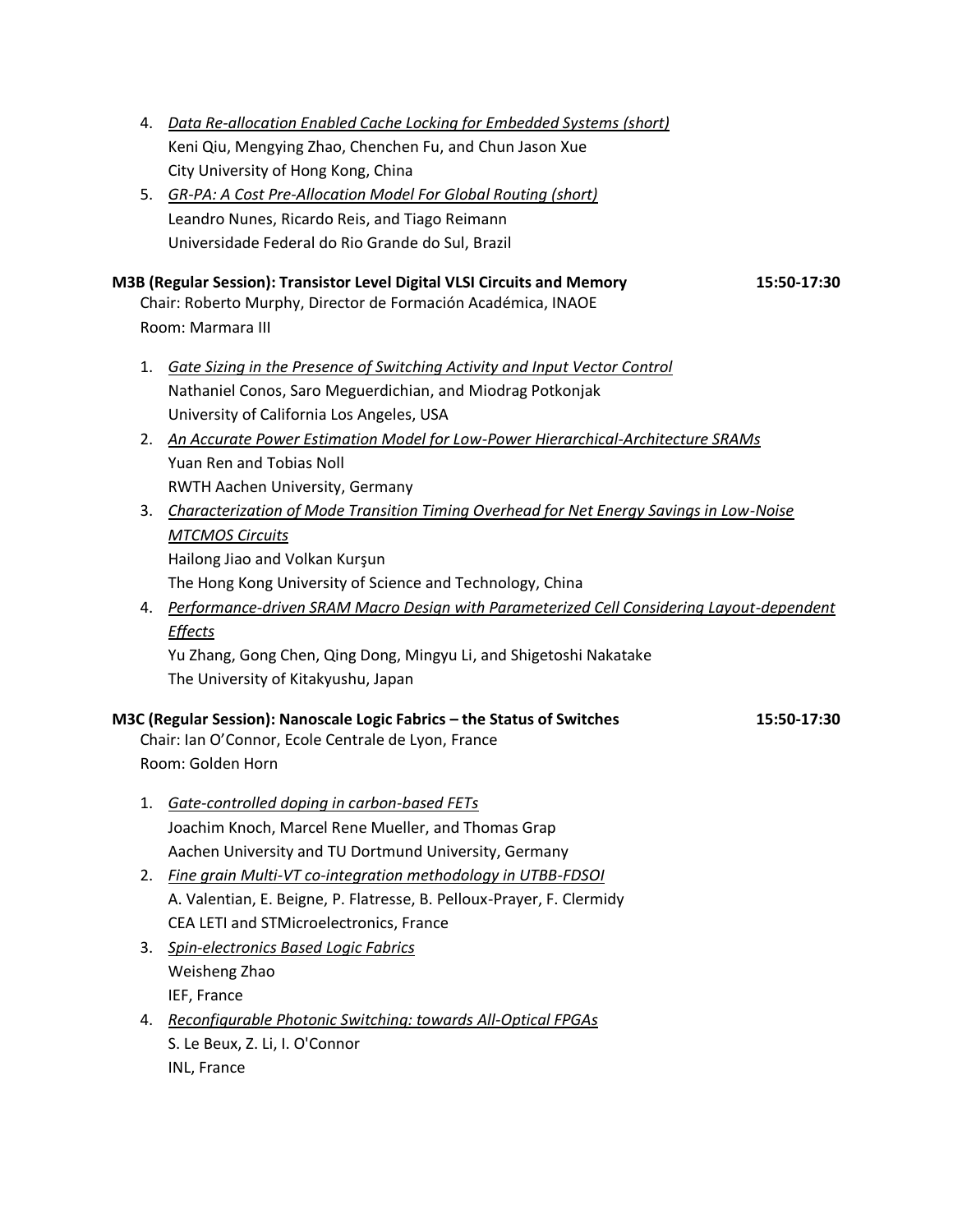| <b>Future of Chip Design in Turkey (with invitation)</b><br>and How It can Benefit from Fatih Project                                                                                                                                          | 17:45-19:15  |
|------------------------------------------------------------------------------------------------------------------------------------------------------------------------------------------------------------------------------------------------|--------------|
| Organizers: Faruk Dönmez, Vestel-Vestek and H. Fatih Uğurdağ, Özyeğin University, Turkey<br>Room: Marmara I/II                                                                                                                                 |              |
| International Microelectronics Olympiad of Armenia - Qualifier Round (with invitation)<br>Organizer: H. Fatih Uğurdağ, Özyeğin University, Turkey<br>Room: Marmara III                                                                         | 18:00-20:00  |
| <b>IFIP TC 10 Meeting (with invitation)</b><br>Organizer: Ricardo Reis, UFRGS, Brazil<br>Room: Golden Horn                                                                                                                                     | 17:30-19:15  |
| Cocktail Party (at Zeyrekhane, shuttles will be available)                                                                                                                                                                                     | 19:15-22:15  |
| <b>OCTOBER 8, 2013 TUESDAY</b>                                                                                                                                                                                                                 |              |
| Tuesday Keynote: "The Run-time System: Part of the OS or part of the chip design?"<br>Yale Patt, The University of Texas at Austin, USA<br>Chair: Alex Orailoğlu, UC San Diego, USA<br>Room: Marmara I/II/III                                  | $9:00-10:00$ |
| <b>Coffee Break</b>                                                                                                                                                                                                                            | 10:00-10:20  |
| T1A (Embedded Tutorial 2): Better-than-Worst-Case Timing Designs<br>Adit Singh, Professor, Auburn University, USA and Abhijit Chatterjee, Professor, Georgia Tech, USA<br>Chair: Zain Navabi, University of Tehran, Iran<br>Room: Marmara I/II | 10:20-12:00  |
| T1B (Regular Session): Reconfigurable/Adaptive Systems and FPGA<br>Chair: Smail Niar, LAMIH, Univ. of Valenciennes, France<br>Room: Marmara III                                                                                                | 10:20-12:00  |
| Architecture and Implementation of Real-Time 3D Stereo Vision on a Xilinx FPGA<br>1.<br>Sotiris Thomas, Kyprianos Papadimitriou, and Apostolos Dollas<br><b>Technical University of Crete, Greece</b>                                          |              |
| Three-Dimensional Stacking FPGA Architecture Using Face-to-Face Integration<br>2.<br>Tetsuro Hamada, Qian Zhao, Motoki Amagasaki, Masahiro Iida, Morihiro Kuga, and Toshinori<br>Sueyoshi                                                      |              |
| Kumamoto University, Japan                                                                                                                                                                                                                     |              |
| <b>Implementation of Core Coalition on FPGAs</b><br>3.                                                                                                                                                                                         |              |
| Kaushik Mysur, Mihai Pricopi, Thomas Marconi, and Tulika Mitra                                                                                                                                                                                 |              |
| National University of Singapore, Singapore                                                                                                                                                                                                    |              |
| Low Cost FPGA Design and Implementation of a Stereo Matching System for 3D-TV Applications<br>4.                                                                                                                                               |              |
| Aydın Aysu, Murat Sayınta, and Cevahir Çığla                                                                                                                                                                                                   |              |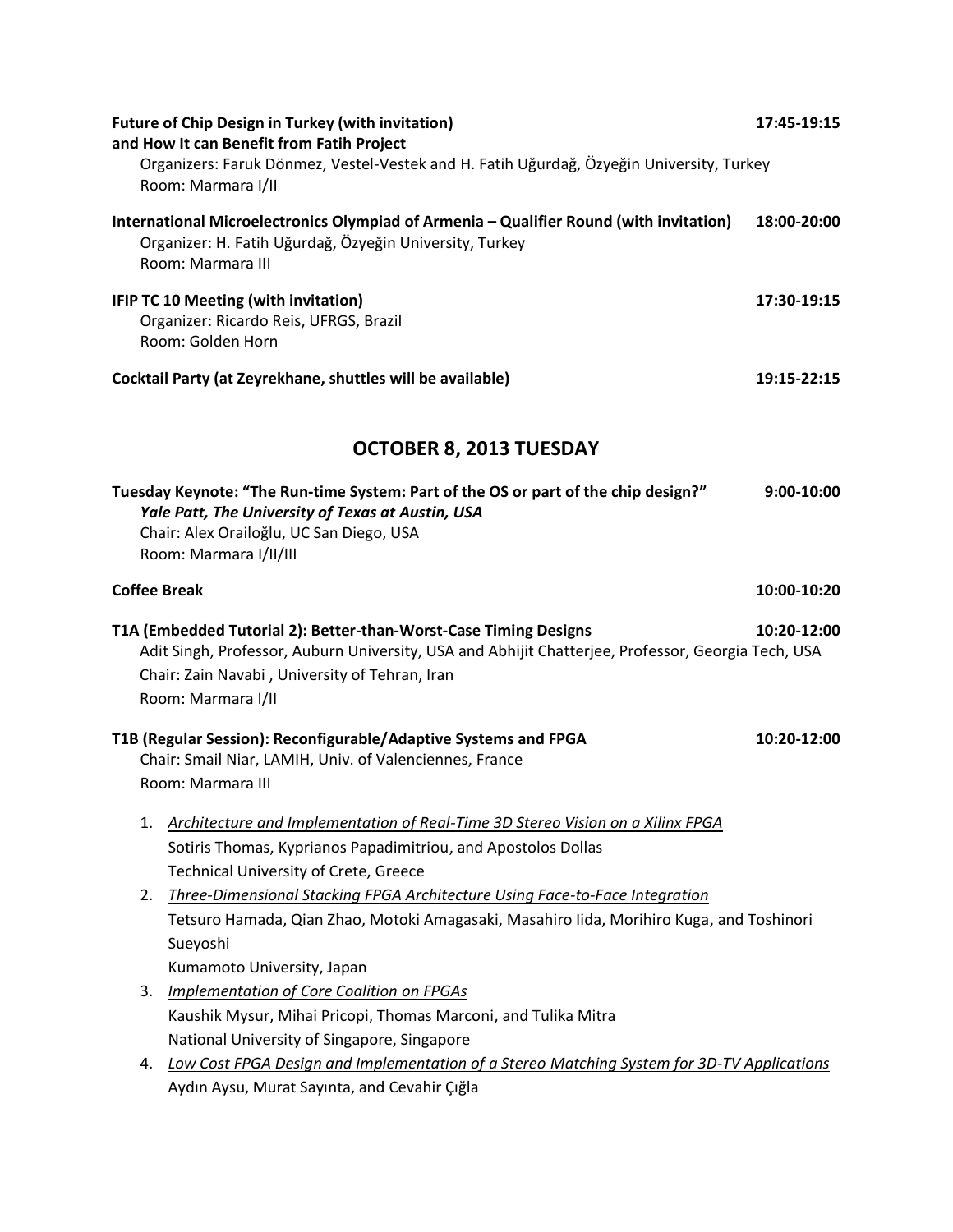Virginia Tech, USA Vestek and Aselsan, Turkey

University of Tehran, Iran

Chair: Chengmo Yang, University of Delaware, USA

|       | Room: Golden Horn                                                                               |
|-------|-------------------------------------------------------------------------------------------------|
| 1.    | Dynamic Cache Pooling for Improving Energy Efficiency in 3D Stacked Multicore Processors        |
|       | Jie Meng, Tiansheng Zhang, and Ayşe Coşkun                                                      |
|       | Boston University, USA                                                                          |
| 2.    | <b>Energy Impact in the Design Space Exploration of Loop Buffer Schemes in Embedded Systems</b> |
|       | Antonio Artes, Robert Fasthuber, Jose L. Ayala, Praveen Raghavan, and Francky Catthoor          |
|       | Complutense University of Madrid, Spain                                                         |
|       | IMEC, Belgium                                                                                   |
| 3.    | Adapting the Columns of Storage Components for Lower Static Energy Dissipation                  |
|       | Mehmet Burak Aykenar, Muhammet Özgür, Osman Seçkin Şimşek, and Oğuz Ergin                       |
|       | TOBB University of Economics and Technology, Turkey                                             |
| 4.    | <b>Static Energy Minimization of 3D Stacked L2 Cache with Selective Cache Compression</b>       |
|       | Jongbum Park, Jongpil Jung, Kang Yi, and Chong-Min Kyung                                        |
|       | KAIST and Handong Global University, Korea                                                      |
| Lunch | 12:00-13:30                                                                                     |
|       | T2A (Regular Session): Variability, Security, and Reliability<br>13:30-15:10                    |
|       | Chair: Wenjing Rao, University of Illinois at Chicago, USA                                      |
|       | Room: Marmara I/II                                                                              |
| 1.    | <b>New Scan-Based Attack Using Only the Test Mode</b>                                           |
|       | Sk Subidh Ali, Samah Mohamed Saeed, Özgür Sinanoğlu, and Ramesh Karri                           |
|       | NYU Abu Dhabi, UAE                                                                              |
|       | Polytechnic Institute of NYU, USA                                                               |
| 2.    | <b>Examining Thread Vulnerability Analysis Using Fault-Injection</b>                            |
|       | Işıl Öz, Haluk Rahmi Topçuoğlu, Mahmut Kandemir, and Oğuz Tosun                                 |
|       | Boğaziçi University and Marmara University, Turkey                                              |
|       | Pennstate University, USA                                                                       |
| 3.    | A Direct Measurement Scheme of Amalgamated Aging Effects with Novel On-Chip Sensor              |
|       | Nicoleta Cucu Laurenciu, Yao Wang, and Sorin D. Cotofana                                        |
|       | Delft University of Technology, Netherlands                                                     |
| 4.    | IP-Core Protection for a non-volatile Self-Reconfiguring SoC Environment (short)                |
|       | Wael Adi, Shaza Zeitouni, Huang Xinchao, Marc Fyrbiak, Christian Kison, M. Jeske, and Z. Nahas  |
|       | Technische Universitat Braunschweig, Germany                                                    |
| 5.    | <b>Online Periodic Test Mechanism for Homogeneous Many-core Processors (short)</b>              |
|       | Arezoo Kamran and Zain Navabi                                                                   |

**T1C (Regular Session): Energy Minimization 10:20-12:00**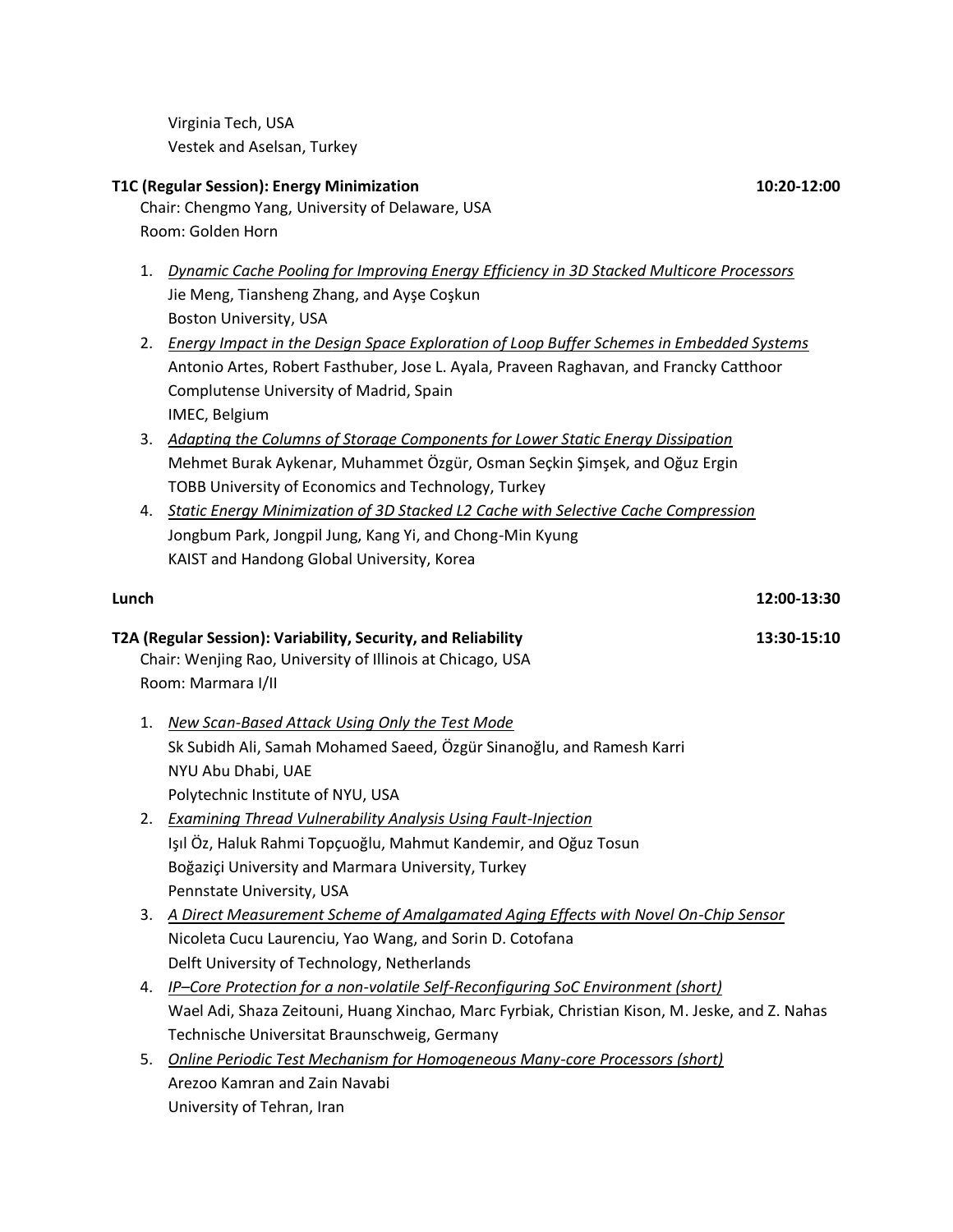#### **T2B (Regular Session): Circuits and Systems for Applications 2 13:30-15:10**

Chair: Luc Claesen, University Hasselt, Belgium Room: Marmara III

- 1. *Generating Fast Logic Circuits for m-select n-port Round Robin Arbitration* H. Fatih Uğurdağ, Fatih Temizkan, and Sezer Gören Özyeğin University, Ericam Vision & Defence Tech., and Yeditepe University, Turkey
- 2. *Fine Grain Word Length Optimization for Dynamic Precision Scaling in DSP Systems* Seogoo Lee and Andreas Gerstlauer University of Texas at Austin, USA
- 3. *Compressed Look-Up Table based Real-Time Rectification Hardware* Abdulkadir Akın, İpek Baz, Luis Manuel Gaemperle, Alexandre Schmid, and Yusuf Leblebici EPFL, Switzerland
- 4. *An Energy Efficient Time-sharing Pyramid Pipeline for Multi-resolution Computer Vision (short)* Qiuling Zhu, Navjot Garg, Yun-Ta Tsai, and Kari Pulli Carnegie Mellon University and NVIDIA Research, USA
- 5. *A High Performance and Low Energy Hardware for Intra Prediction with Template Matching (short)*

Yusuf Adıbelli and İlker Hamzaoğlu Sabancı University, Turkey

#### **T2C: PhD Forum 13:30-15:10**

Chair: Mahmut Kandemir, Penn State University, USA Room: Golden Horn

- 1. *Evaluation and Exploration of On-Chip Communication Schemes in MPSoCs (ext. abstract)* Poona Bahrebar Ghent University, Belgium
- 2. *Transistor Sizing for MOSFET and FINFET Devices (ext. abstract)* Gracieli Posser UFRGS, Brazil
- 3. *Integer Linear Programming for Design Space Exploration in Heterogeneous MPSoC (ext. abstract)*

Dammak Bouthaina (will be presented by Smail Niar) University of Valenciennes, France

- 4. *Routing Environment of Inter-FPGA Signals Based on Iterative Approach* Mariem Turki LIP6 – UPMC, France
- 5. *Systematically and Quantitatively Optimized Area and Energy Efficient Matrix Decomposition Accelerators (ext. abstract)*

Upasna Vishnoi RWTH Aachen University, Germany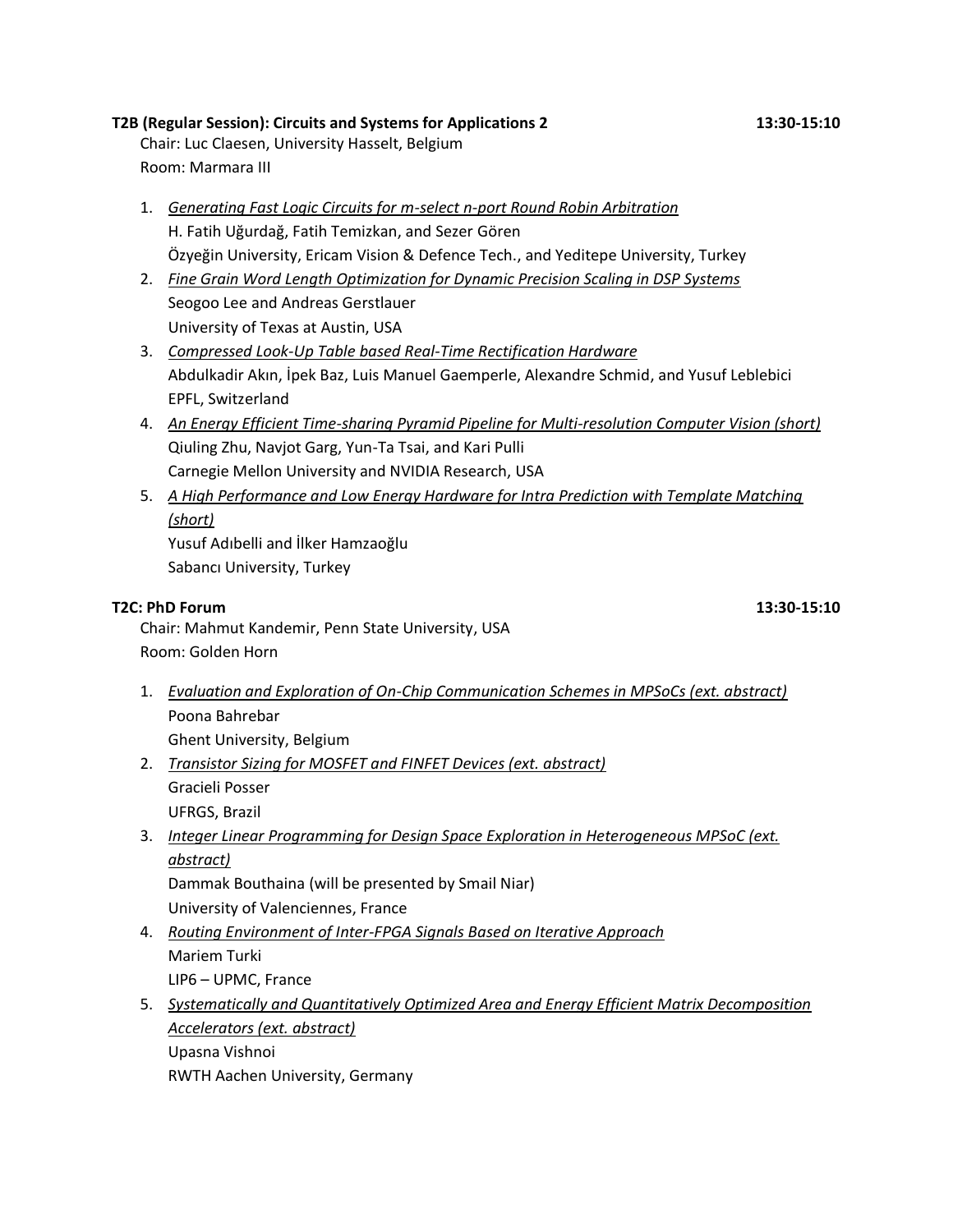| 6. | Design and Development of Nano-electronic Circuits and Architectures (ext. abstract)<br>Ioannis Vourkas                                   |             |
|----|-------------------------------------------------------------------------------------------------------------------------------------------|-------------|
|    | Democritus University of Thrace (DUTh), Greece                                                                                            |             |
|    |                                                                                                                                           |             |
| 7. | Design of Efficient Arithmetic Circuits for Realization of Floating Point Adder/Subtractor Units                                          |             |
|    | (ext. abstract)                                                                                                                           |             |
|    | Sreehari Veeramachaneni                                                                                                                   |             |
|    | Birla Institute of Technology and Science - Pilani, India                                                                                 |             |
| 8. | Design of Low Power Fused MAC Unit in High-Performance DSP Systems (ext. abstract)                                                        |             |
|    | Syed Ershad Ahmed                                                                                                                         |             |
|    | Birla Institute of Technology and Science - Pilani, India                                                                                 |             |
| 9. | Power Integrity Analysis and Discrete Optimization of Decoupling Capacitors (ext. abstract)                                               |             |
|    | Jai Narayan Tripathi                                                                                                                      |             |
|    | IIT Bombay, India                                                                                                                         |             |
|    | 10. Design Methodology and Development of Mixed Signal ASICs for Space Applications in Standard<br><b>CMOS Technology (ext. abstract)</b> |             |
|    | S. Sordo-Ibáñez                                                                                                                           |             |
|    |                                                                                                                                           |             |
|    | Universidad de Sevilla, Spain<br>11. Thread Vulnerability for Multicore Architectures (ext. abstract)                                     |             |
|    | Işıl Öz                                                                                                                                   |             |
|    | Boğaziçi University, Turkey                                                                                                               |             |
|    | 12. Resource Management Design in 3D Stacked Multicore Systems for Improving Energy Efficiency                                            |             |
|    | (ext. abstract)                                                                                                                           |             |
|    | <b>Tiansheng Zhang</b>                                                                                                                    |             |
|    | Boston University, USA                                                                                                                    |             |
|    |                                                                                                                                           |             |
|    | Coffee Break and Posters (of Tuesday's short papers and PhD Forum)                                                                        | 15:10-15:50 |
|    | Which papers' posters: Short papers and ext. abstracts in M3{A,B,C} and all of Tuesday                                                    |             |
|    | Chair: H. Fatih Uğurdağ, Özyeğin University, Turkey                                                                                       |             |
|    | Poster locations: Ask the Chair                                                                                                           |             |
|    | Bosphorus Cruise and Dinner (in Ortaköy, shuttles will be available)                                                                      | 17:00-23:00 |
|    | OCTOBER 9, 2013 WEDNESDAY                                                                                                                 |             |
|    |                                                                                                                                           |             |
|    | Wednesday Keynote: "Data Mining Trends in VLSI Test"<br><b>Magdy Abadir, Freescale, USA</b>                                               | 9:00-10:00  |

Chair: Luigi Carro, UFRGS, Brazil Room: Marmara I/II/III

#### **Coffee Break 10:00-10:20**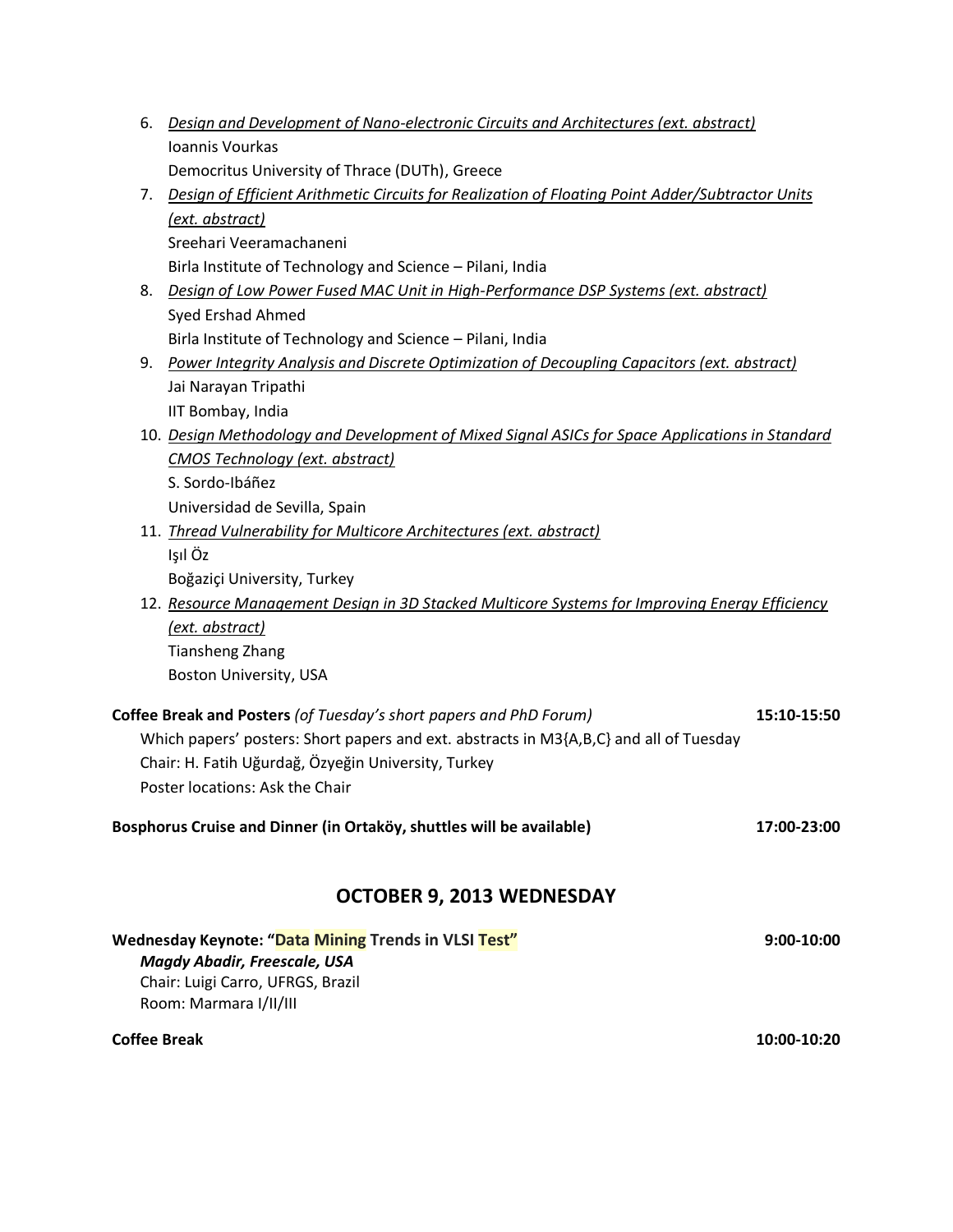#### **W1A (Special Session 2): Are processors the NAND gates of the future? 10:20-12:00**

Chair: Barış Özgül, Xilinx, Ireland Room: Marmara I/II

- 1. *Processors as SoC Building Blocks (ext. abstract)* Yankın Tanurhan and Pieter van der Wolf Synopsys, USA and Netherlands
- 2. *Software-Programmable Digital Pre-Distortion on the Zynq SoC (ext. abstract)* Barış Özgül, Jan Langer, Juanjo Noguera, and Kees Vissers Xilinx, Ireland
- 3. *Heterogeneous Tasking on SMP/FPGA SoCs: the Case of OmpSs and the Zynq (ext. abstract)* Antonio Filgueras, Eduard Gil, Carlos Alvarez, Daniel Jimenez, Xavier Martorell, Jan Langer, and Juanjo Noguera Barcelona Supercomputing Center and Universitat Politecnica de Catalunya, Spain

Xilinx Research Lab, Ireland

- 4. *Automatic Mapping of OpenCV Based Systems on New Heterogeneous SoCs (ext. abstract)* Francisco-Jose Sanchis-Cases, Antonio Martinez-Alvarez, and Sergio Cuenca-Asensi University of Alicante, Spain
- 5. *Accelerating Software Radio: Iris on the Zynq SoC (ext. abstract)* Jonathan van de Belt, Paul D. Sutton, and Linda E. Doyle University of Dublin, Ireland

#### **W1B (Regular Session): SOC Design and Interconnect 10:20-12:00**

Chair: Manfred Glesner, Technical University Darmstadt, Germany Room: Marmara III

- 1. *Staggered Latch Bus: A Reliable Offset Switched Architecture for Long On-Chip Interconnect* Melvin Eze, Ozcan Ozturk, and Vijaykrishnan Narayanan Pennsylvania State University, USA Bilkent University, Turkey
- 2. *Architectural exploration of a fine-grained 3D cache for high performance in a manycore context* Eric Guthmuller, Ivan Miro-Panades, and Alain Greiner CEA LETI and University of Pierre et Marie Curie, France
- 3. *[A Power-Efficient Hierarchical Network-on-Chip Topology for Stacked 3D ICs](https://www.easychair.org/conferences/submission_download.cgi?a=3722497;submission=1385503)* Debora Matos, Cezar Reinbrecht, Tiago Motta and Altamiro Susin UFRGS Institute of Informatics, Brazil
- 4. *PFT- A Low Overhead Predictability Enhancement Technique for Non-Preemptive NoCs (short)* Bharath Sudev and Leandro Soares Indrusiak The University of York, UK
- 5. *FPGA vs DSP: A Throughput and Power Efficiency Comparison for Hierarchical Enumerative Coding (short)*

Yuhui Bai, Syed Zahid Ahmed, Imen Mhedhbi, Khalil Hachicha, Cédric Champion, Patrick Garda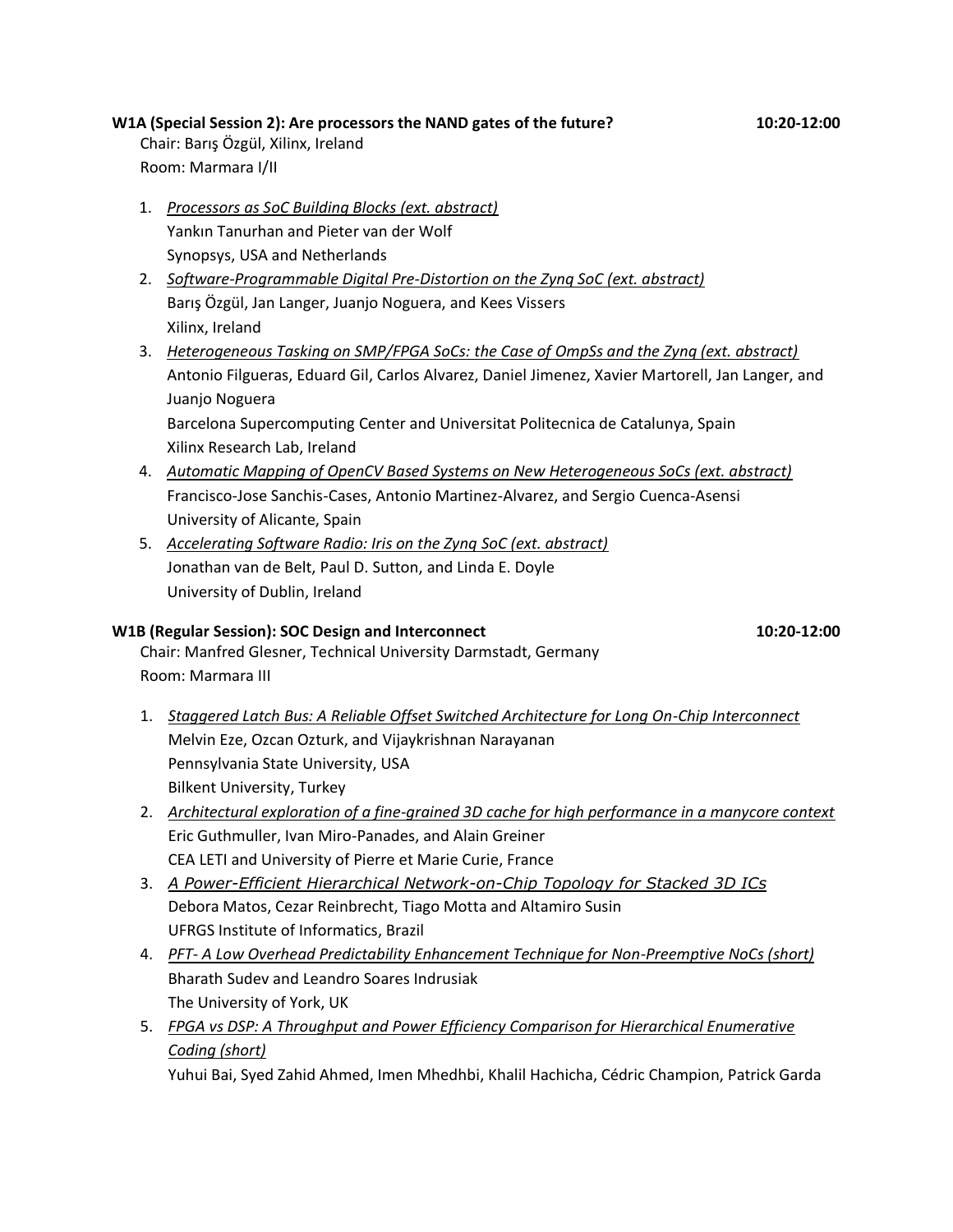and Bertrand Granado

Room: Golden Horn

Université Cergy Pontoise, Université Pierre et Marie Curie, and Université Paris Diderot, France

**W1C (Regular Session): Emerging Devices, Circuits and Systems 10:20 10:20-12:00** 

Chair: Volkan Kurşun, The Hong Kong University of Science and Technology, China

1. *PVT Variation Detection and Compensation Methods for High-Speed Systems*

### Vazgen Melikyan, Abraham Balabanyan, Armen Durgaryan, Harutyun Stepanyan, Karen Sloyan, Hovik Musayelyan, and Gayane Markosyan Synopsys, Armenia 2. *Towards the Least Complex Time-Multiplexed Constant Multiplication (short)* Levent Aksoy, Paulo Flores, and Jose Monteiro INESC-ID/IST TU Lisbon, Portugal 3. *Analysis of Ring Oscillator Structures to Develop a Design Methodology for RO-PUF Circuits (short)* Giray Kömürcü, Günhan Dündar, and Ali Emre Pusane TÜBİTAK and Boğaziçi University, Turkey 4. *Improved Read Voltage Margins with Alternative Topologies for Memristor-based Crossbar Memories (short)* Ioannis Vourkas, Dimitrios Stathis, and Georgios Ch. Sirakoulis Democritus University of Thrace, Greece 5. *Self-Adaptability for Fair Resource Distribution in Future Nanoelectronic Systems: Modeling and Protocols (short)* Soumya Banerjee, Kai Da Zhao, Wenjing Rao, and Milos Zefran University of Illinois at Chicago, USA 6. *A Framework to Accelerate Sequential Programs on Homogeneous Multicores (short)* Christopher Fletcher, Rachael Harding, Omer Khan, and Srinivas Devadas MIT and University of Connecticut, USA 7. *[Blind-LMS Based Digital Background Calibration for a 14-Bit 200-MS/s Pipelined ADC](https://www.easychair.org/conferences/submission_download.cgi?a=3722497;submission=1366523) (short)* Yajuan He and Qiang Li University of Electronic Science and Technology of China, China Aarhus University, Denmark **Lunch 12:00-13:30 W2A (Embedded Tutorial 3): Breaking the Dynamic Power Barrier 13:30-15:10 using Distributed-LC Resonant Clocking** Matthew Guthaus, Professor, University of California Santa Cruz, USA Chair: Sezer Gören, Yeditepe University, Turkey Room: Marmara I/II

**W2B (Regular Session): Analog and Mixed-Signal IC Design 2 13:30-15:10**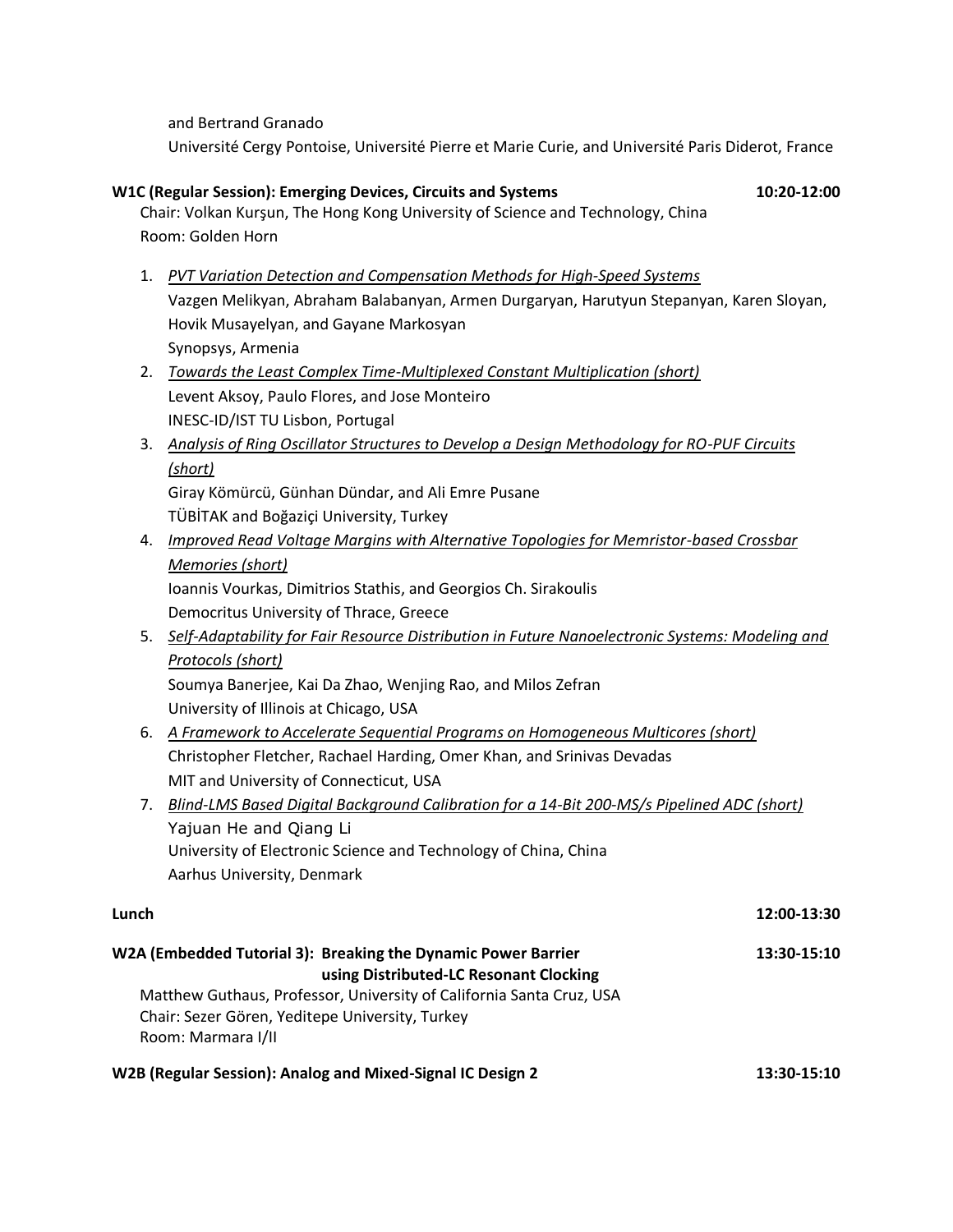Chair: Günhan Dündar, Boğaziçi University, Turkey Room: Marmara III

- 1. *A 90-dB DC Gain High-Speed Nested Gain-Boosted Folded-Cascode Opamp* Yajuan He and Qiang Li University of Electronic Science and Technology of China, China Aarhus University, Denmark
- 2. *Power Dissipation Limits of CBSC-Based Pipelined Analog-to-Digital Converters* Majid Zamani, Clemens Eder, and Andreas Demosthenous University College London, UK
- 3. *Variation-Aware and Adaptive-Latency Accesses for Reliable Low Voltage Caches* Po-Hao Wang, Wei-Chung Cheng, Yung-Hui Yu, Tang-Chieh Kao, Chi-Lun Tsai, Pei-Yao Chang, Tay-Jyi Lin, Jinn-Shyan Wang, and Tien-Fu Chen National Chiao Tung University and National Chung Cheng University, Taiwan
- 4. *7.72 ppm/°C, Ultralow Power, High PSRR CMOS Bandgap Reference Voltage (short)* Hamouda Assia, Arnold Ruediger, and Bouguechal Nour-Eddine Technische Universität Berlin, Germany University of Batna, Algeria

**W2C (Regular Session): Transistor Level Digital VLSI Circuits and Silicon Debug 13:30-15:10** Chair: Farshad Moradi, Aarhus University, Denmark Room: Golden Horn

1. *Tagged Probabilistic Simulation Based Error Probability Estimation for Better-Than-Worst Case Circuit Design* Amr Tosson, Siddharth Garg, and Mohab Anis Mentor Graphics Corporation, Egypt

University of Waterloo, Canada

- 2. *Automatic Addition of Reset in Asynchronous Sequential Control Circuits* Vikas Vij and Kenneth Stevens University of Utah, USA
- 3. *A 65-nm CMOS Area Optimized De-synchronization Flow for sub-VT Designs* Christoph Müller, Steffen Malkowsky, Oskar Andersson, Babak Mohammadi, Jens Sparsø, and Joachim Neves Rodrigues Lund University, Sweden Technical University of Denmark, Denmark
- 4. *A Center-Aligned Digital Pulse-Width Modulator for Envelope Modulation of Polar Transmitters (short)* Chien-Hung Kuo and Cin-De Jhang

National Taiwan Normal University, Taiwan